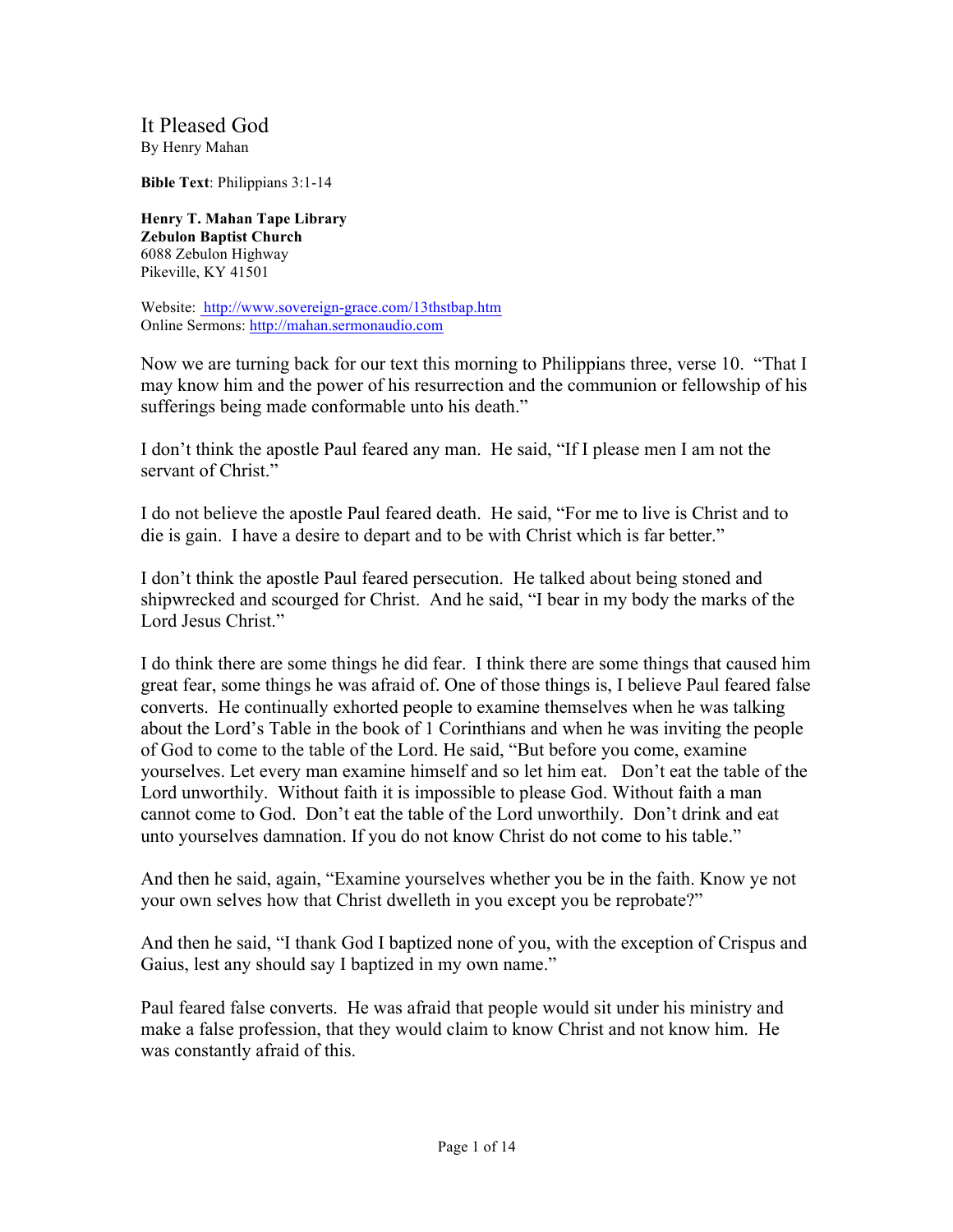And then, secondly, I think something else that Paul feared was false religion. He said in the book of Galatians, chapter one, if you want to look at that with me. In Galatians, the first chapter, he said, verse eight, "Thou we or an angel from heaven preach any other gospel unto you than that which we have preached, let him be accursed."

There is only one gospel. There is only one God. There is only one mediator between God and men. There is only one way of salvation. There is none other name under heaven given among men whereby we must be saved.

"So, as I said before, so say I now again," verse nine, "If any man preach any other gospel unto you than that you have received, let him be accursed."

In 2 Corinthians chapter 11, verse four, Paul said, "If he that cometh preacheth another Jesus whom we have not preached, or if you receive another Spirit whom you have not received, or another gospel which you have not accepted, another Jesus, another Spirit, another gospel," He feared these things. He feared people making false profession. He feared false converts.

Paul wouldn't have dared to enter into the type of aisle dragging and head counting that we have entered into in this day. He was too much afraid of false converts, of people making false professions. And then he was afraid of false religion, of false gospel. Oh, he said over there in 2 Corinthians, "If this person comes preaching another Jesus, another Spirit and another gospel, you might well bare with," in italics is *him*, the word is "me. You might bear well with me."

And then, quickly, the third thing of which Paul was afraid and which he feared. He feared false converts. "Examine yourselves." He exhorted people to continually, to examine themselves. He feared a false gospel. He feared a false gospel. He said, "Now, if anybody comes preaching any other gospel or another Jesus or another Spirit, let him be accursed. I don't care," he said, "If it is an angel from heaven. Let him be accursed. I fear false religion, false worship."

Under God let the potsherds of the earth strive with the potsherds of the earth, but let no man contend with God. "It is a fearful thing," he said in the book of Hebrews, "to fall into the hands of the living God."

And then the third thing I think he feared above all things, he feared failure. He feared failure to know Christ.

That is the reason he said here in Philippians chapter three...he goes back and says in verse four, "Thou there are folks that think they have confidence in the flesh, I more. I was a Jew. I was circumcised the eighth day of the stock of Israel. I was of the tribe of not Reuben, but Benjamin, not Gad, but Benjamin, Benjamin, the beloved son. I was of the tribe of Benjamin. I was a Hebrew of Hebrews, concerning the law I was a Pharisee. Zeal? I persecuted Jesus Christ and his Church. Touching the righteousness which is in the outward law, the moral law, the ceremonial law, they couldn't lay anything to my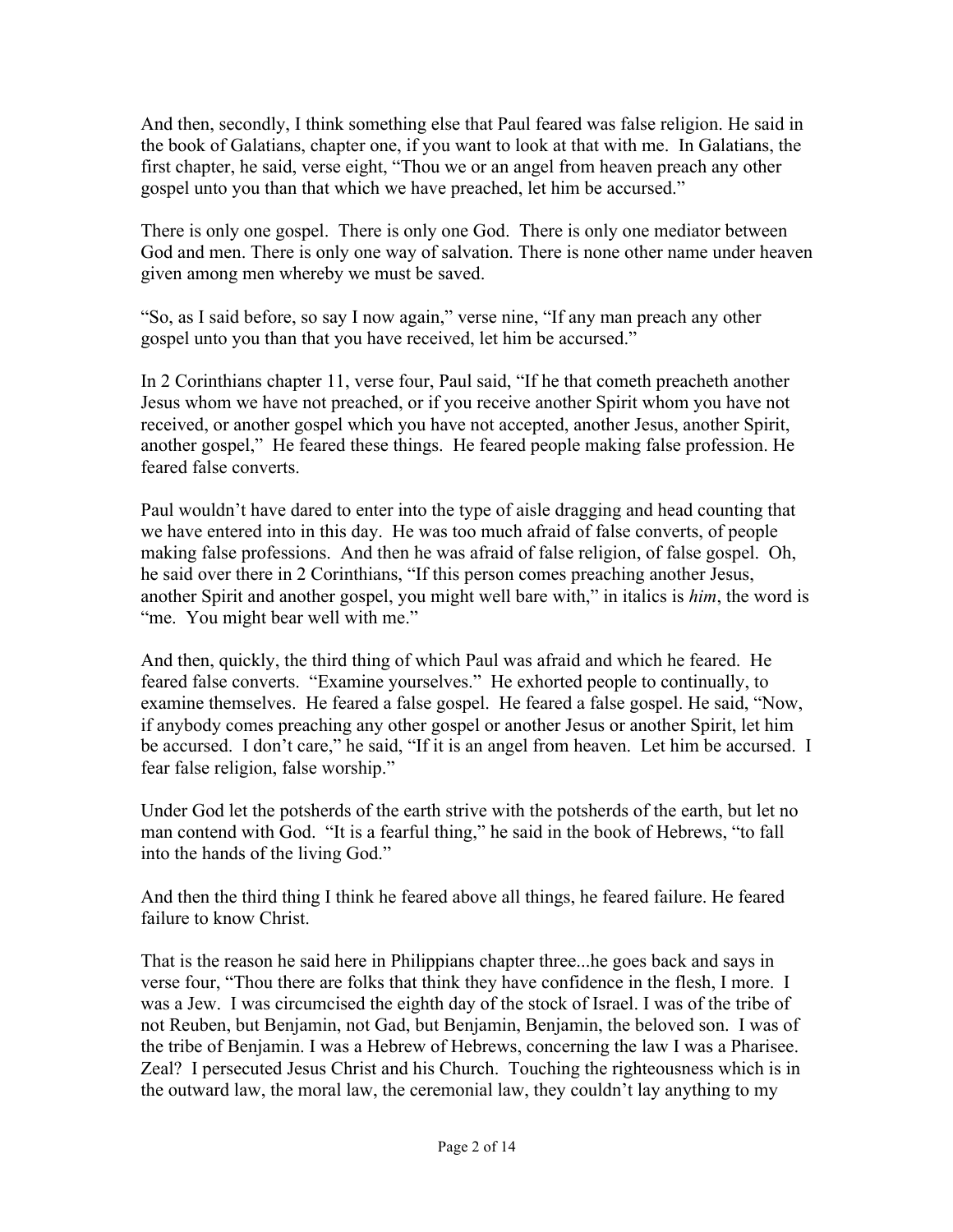charge. But I count all of these things loss for the knowledge of Christ. My circumcision, my ceremonialism, my legalism, my success, my attainments, my background. I count all these things but loss. Yea, I count them but dung, less than nothing, that I may know Christ, that I may be found in him, not having mine own righteousness which is of the law, that I may know him, that I may know him, the power of his resurrection. God raised him from the dead as a triumphant substitute. The power of his resurrection: God raised him from the dead. Our sins paid in full. The power of his resurrection: God raised him as he shall raise us. The power of his resurrection: God raised him that we might sit with him in the heavenlies. I want to know him and the power of his resurrection, the resurrected life, the Christ life. I want to know him and the fellowship, the communion of his sufferings, how he suffered as a man, tempted in all points as we are tempted, yet without sin, in soul, in body. He made his soul an offering for sin, why he suffered, that my trials and my tests might make me more like him. I want to enter into the fellowship, the communion of the sufferings of Christ, how he suffered, why he suffered and that my sufferings might more conform me to his image. Oh, that God would reveal himself to me," Paul said, "That I may know him."

It is not enough to know doctrine. One of the saddest things I know in this world, one of the saddest things and I fear that I have contributed to it. One of the saddest things I know is that people have come to positions on doctrine, they doctrinal, they are orthodox, they are theologians, but they don't have the spirit and the compassion and the knowledge of the Son of God. And Barnard said one time years ago and I understand now what he meant. You cannot build a work for the glory of God on theologians because they are stopped short of Christ and they are more interested in their doctrines then they are in God. And they are more interested in their doctrines then they are in Christ. And they are more interested in proving their doctrines then they are in demonstrating the Spirit of the Son of God. And you cross their doctrines on Calvinism or ecclesiology or prophecy, if you cross their doctrines it is more important to them to defend their doctrines then to demonstrate the spirit of the Son of God.

Oh that I may know him, that I may know him and the power of his resurrection, that I may know him and the communion of his sufferings, that I may know him and be conformable, be made conformable, be made like the Lord Jesus Christ in his death and in his resurrection and in his spirit and in his grace and in his love and in his mercy. Not that I may know doctrine, but that I may know Christ.

You say, "Preacher, you can't know Christ without knowing doctrine."

You are right. But you don't arrive at Christ through doctrine. You arrive at doctrine through Christ. You come to know him and he reveals his teachings and his doctrines in himself.

That I may know him.

I want you to turn to Psalms 115, Psalms 115. Let's look at this just a moment, Psalms 115. There are those who stop with doctrine. There are those who stop with a devotion to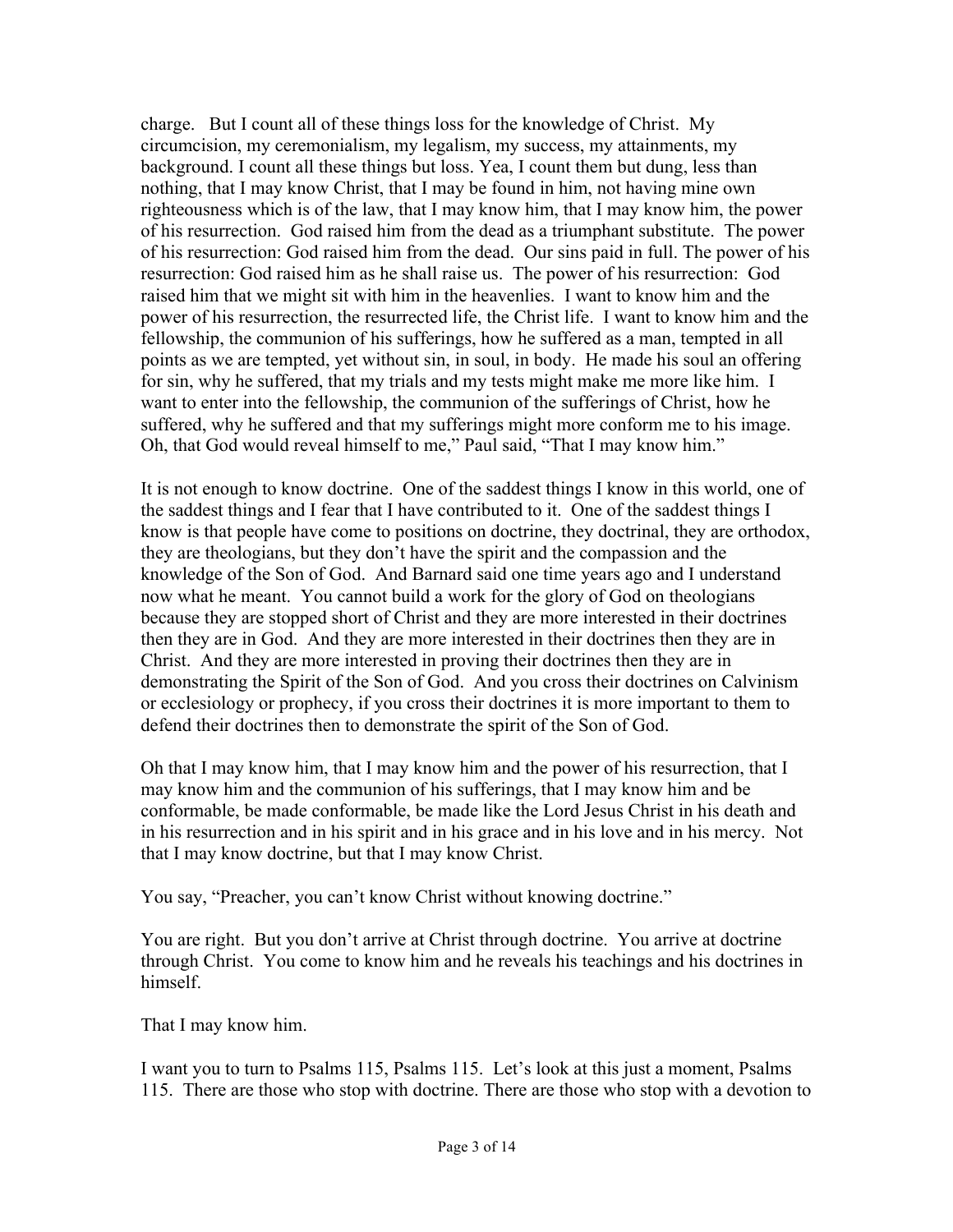an organization. I want us to have here in this place, I want us to have a church that has sweet fellowship and I want us to have a church that is friendly and I want us to have a church in which people will feel welcome. But I do not want people to come to this place in order to meet with friends. I want them to come and meet God. There is a difference. I don't want people to feel attracted to this place because they come to this place and they find what we call a kindred spirit. I want them to come here to meet God to worship God to hear the gospel of God. And if all these other things can be had and be shared as we e meet God and as we worship God, that's wonderful. But let's not have them without God.

Who is he? What has he done? What is he doing? Who is God? That I may know him. That I may know the living God.

Christ said, "This is eternal life, not that you might have a God and go through a form of worship, but that you might know the living God and Jesus Christ whom he hath sent, that the living God, that the personal God might be known by you."

Do you know God? You know brother Mahan. Do you know God? You know the five points of Calvinism. Do you know God? You know brother Pfitzer and brother Louis and brother Yeager. Do you know God? Do you know God? You know the moral law. You know what is right.

"I know what is right and what is wrong."

But, yeah, I know you do. But do you know God? The heathen knows what is right and wrong. God has put in the heart of every man the light of conscience and everybody knows what is right and what is wrong, but do you know God?

That is what Paul is talking about here. I want to know God. I want to know God.

Well, the heathen said in Psalms 115, in verse one, "Not unto us, oh Lord, not unto us, but unto thy name give glory."

That is fine church out there on  $13<sup>th</sup>$  street. They are generous people. They sing well. They are friendly people. Their preacher can preach. They have got a good mission program. That is all fine. But do they know God? Do they know God? Those people know God out there. I went in their congregation, in their service and I could feel the presence of God. I could feel the presence of God. And one reason I could feel the presence of God is because I took God with me. I took God with me. And I went there looking for God and sure enough he was there.

We can't point our finger at anybody. Somebody said, "Church doesn't worship like it used to." Do you? Because you will find just exactly what you are looking for and you will find what you bring. You can't expect God to dwell in walls of stone. God doesn't dwell in walls or between walls of stone. God dwells in pulsating, personal, loving, intimate, believing hearts. That's where God dwells.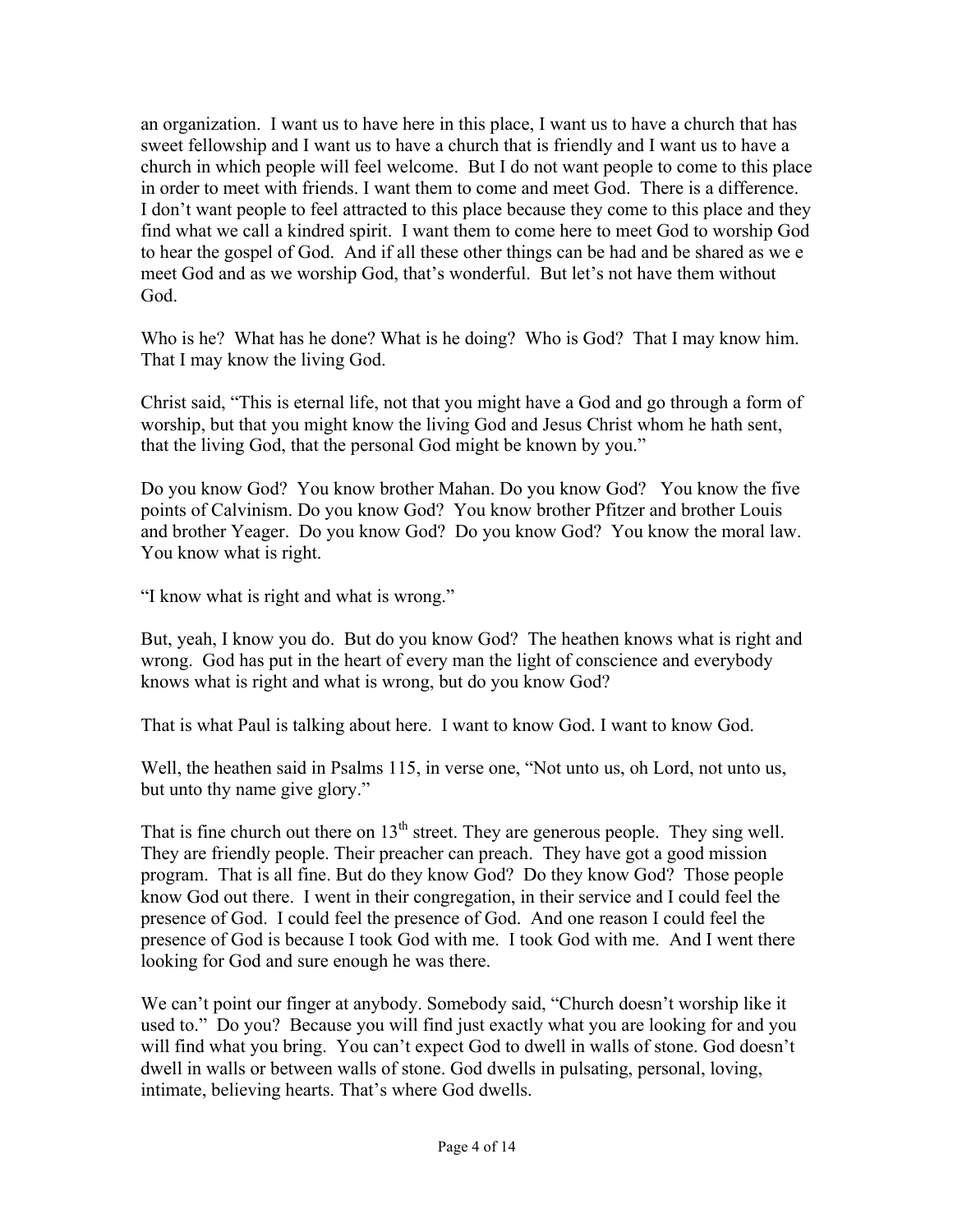I want to know God. I want to stand up here and preach God. I want people to feel the presence and hear the voice of God. I want us to walk out of this building say, "I was glad when the said let us go to the house of God. Didn't our hearts burn within us as he walked with us and as he talked with us? God was there."

"How many did you all have in Sunday school this morning?"

What difference does it make if God wasn't there?

"How many baptisms did you have last year?"

What difference does it make if God wasn't there?

"Not unto us, but unto thy name give glory. Wherefore should the heathen say, 'Where is your God? Where is your God?'"

I know where Buddha is. He is sitting over there with his...with that big silly grin on his face and [?] Japan. I know where he is. And I know where Confucius is and all his wisdom in the pages of his book. And I know where Mohammed is and all these other gods. I know where they are. Mohammed is in his grave. His bones have gone back to the dust and he has left a few memories. But where is God? Where is your God?

Verse three. "Our God, oh our God is in the heavens. He fills the heavens. The earth is his footstool. The heavens cannot contain him."

Where is your God? "Our God is in the heavens. Our God is in the things that hath made. Our God rules and reigns and controls and is sovereign. And watch it. "And he does what soever he pleases." That's our God. He does what he pleases when he pleases with whom he pleases and the way he pleases. That's our God.

"That's not my God, preacher."

Then I have nothing for you. You are in the wrong place. You are in the wrong place. I am here to preach as Paul said to Timothy, "The word of God." I am here for God to speak concerning himself, not what grandma thinks about God or grandpa or the old preacher under whom we were raised. I want God to speak.

Where is God? He is in the heavens. And his character is and his attributes are, he has done what he pleased. That is what he has done.

And the first thing I find it pleased God to do and I am sure happy about it, over in 1 Samuel chapter 12. It tells me what he pleased to do. This one thing I know. Our God, the God of the Bible is in the heavens. And he does what he pleases when he pleases the way he pleases with whom he pleases and none can stay his hand or say unto him, "What doest thou?"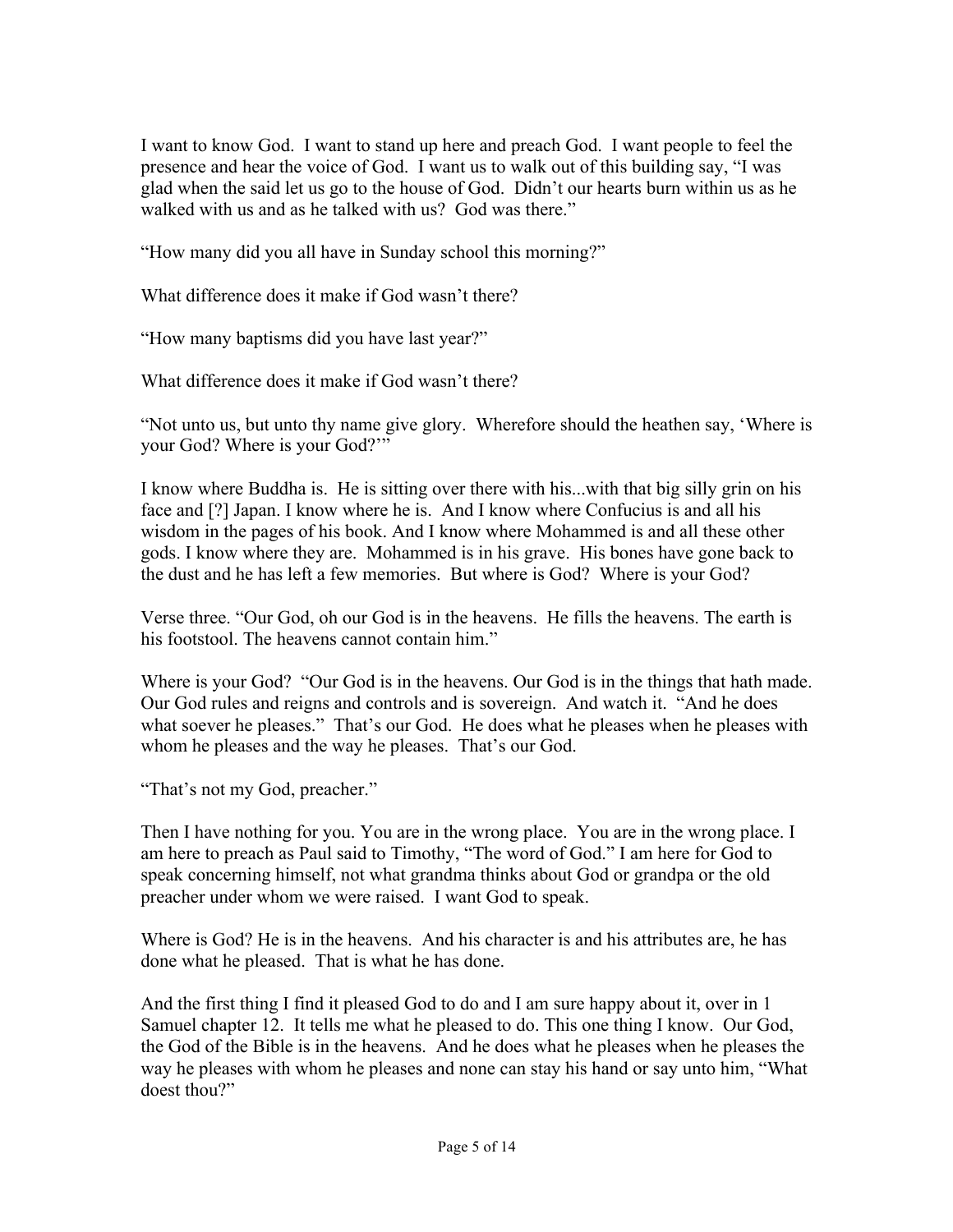He said, "I am the Lord. I create light. I create darkness. I have the keys of hell and death. I am the Lord."

Now read 1 Samuel 12:22. Watch it here now. "For the Lord will not forsake his people for his great namesake because it hath pleased the Lord. It hath pleased the Lord to make you his people."

You are a child of God because it pleased God to make you his child. You are saved this morning, if you are, because it pleased God to save you. Is your testimony what you have done for God? Or is your testimony what God has done for you?

Let me ask you a question. I want you to turn with me to Ephesians chapter one, Ephesians the first chapter. And let me ask you three questions. Ephesians, the first chapter and I want you to look carefully at verses three through five and I want you to answer these three questions from these three verses.

The first question is this. Did you choose God or did God choose you? Now read Ephesians 1:3. "Blessed be the God and Father of our Lord Jesus Christ who hath blessed us with all spiritual blessings in heavenly places in Christ according as he hath chosen us." It pleased God to choose you. It pleased God to choose you to set his affections upon you.

How many people does God have? The Scripture says, "A multitude which no man can number out of every tribe, kindred, nation and tongue under heaven, black people, white people, yellow people, red people." God has got a people out of every tribe, kindred, nation, tongue under heaven. He said in Revelation, "Lo a multitude which no man can number. And he took Abraham out one day and said, "Look at the stars." And they tell us they are multiplied billions of them out there. And he said, "So shalt thy seed be."

"Look at the sands of the seashore. How many are there? So shalt thy seed be."

All right. Let me ask you the second question. When did God choose you? "Blessed be the God and Father of our Lord Jesus Christ. He hath chosen us in Christ." When? "Before the foundation of this world."

If you are going to meet with the God of the Bible you are going to have to meet with the God of election. You may not like it. You may grind your teeth. You may clench your fist till the nails pierce your palms and you may call the God of election the monster. You may say that the God of election is a devil. You say what you want to. But if you are going to meet with the God of the Bible you are going to have to meet with the God of election, the God of covenant, the God of purpose, the God with whom there are no accidents, the God who is in the heavens who does what he pleases. That is so. Ain't now way around it, no way around it.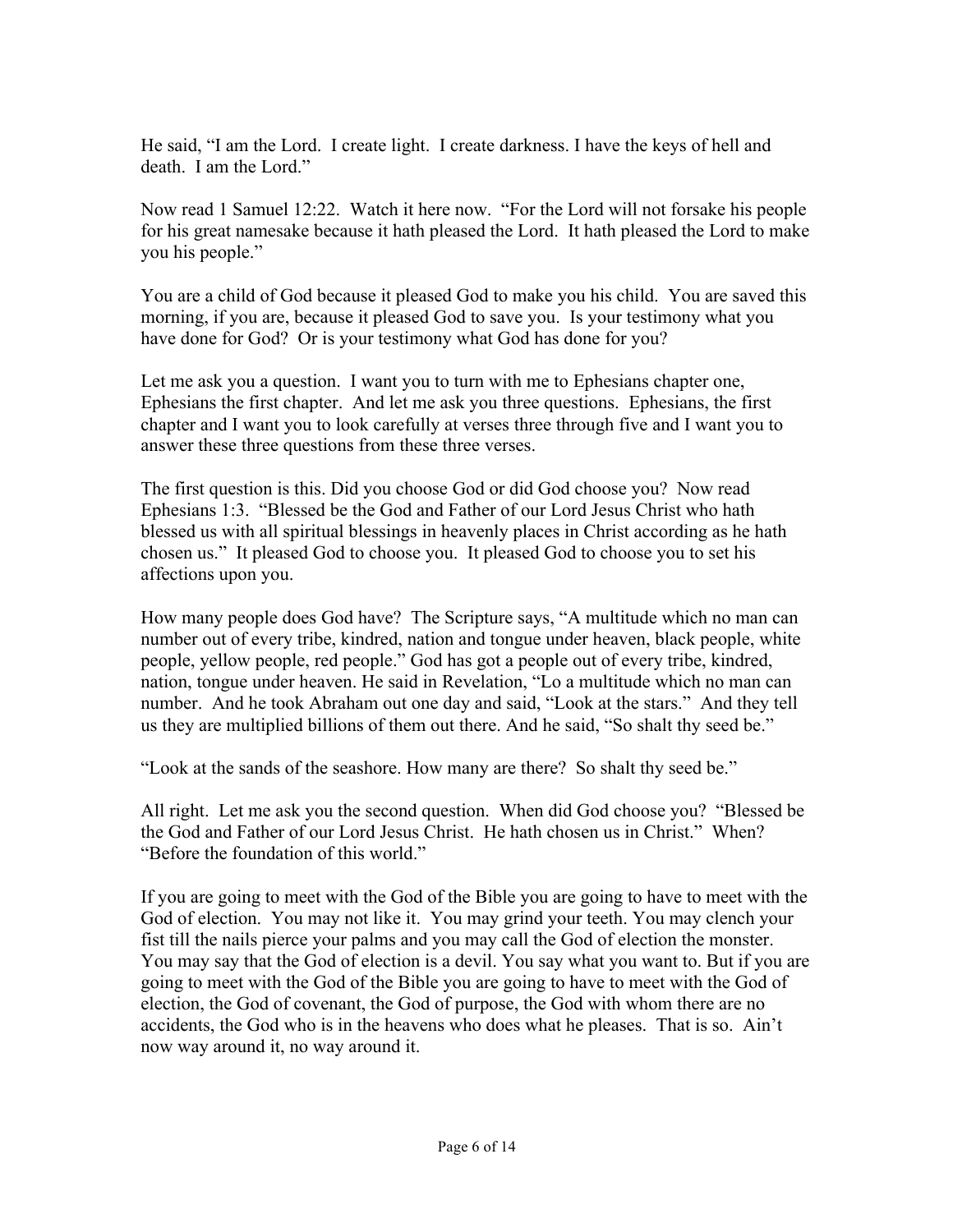When did God choose you? Before you were born. Further back than that. Before Christ died on the cross. Further back than that. Before Adam fell. Further back than that. Before Adam was created. Further back than that. Before the foundations of the earth were laid God chose you in Christ. That's right.

Now, the third question. Why did he choose you? There are a lot of folks he didn't choose. Why did he choose you? There is nothing in you to merit his choice? Why did he choose you? Nothing in you to merit his love. Why did he pick on you? Why didn't he pass you by? He passed by a lot of other folks. Why didn't he pass you by? He should have. If he had he would have been just. If he had, you deserved it. Why did he choose you?

Read on. "Having predestinated us," verse five, "unto the adoption of children by Jesus Christ to himself according to the good pleasure of his own will." He worketh all things after the counsel of his own will.

Look at verse 11. "In whom we have obtained an inheritance, being predestinated according to the purpose of him who worketh all things after the counsel of his own will." I want to know God. I want to know God. Now I am not going to bring a prescription and say, "Fill that...preacher, fill this prescription. This is the kind of God I want. Here is my prescription. I want to hire you to preach for us this Sunday at  $13<sup>th</sup>$ Street Baptist and here is the prescription of God we want you to fill."

I am not going to bring any dimensions and say you build me a God and make it according to these dimensions. I'm not going to bring you a blue print and say, "Here, build me a God." I am not going to bring you an underlined Bible with nothing but the free will passages underlined and say, "Here, preach this God to me" or bring you a hyper Calvinist Bible with only those passages underlined and say, "Here, preach this God to me."

Brethren, I want to know the God of the Bible, the God of the Bible, the God who in compassion and love said, "Come to me if you are laboring and heavy laden and I will give you rest." And the God who turned around and said, "No man can come to me except my Father which sent me draw him." God chose me. And God chose me before the world began. And God chose me according to the good pleasure of his own will.

Where is your God? Where is your God? I know where the hyper Calvinist God is. He is in their systematic theology books. There is where he is and he doesn't dare get out of there. Where is the free will God? I know where he is. I know where he is. He is chained. He is in prison. He can't do anything but what they let him do.

Where is the God of the Bible? He is in the heavens. He is in the heavens. And he does what he pleases. And if he pleases to destroy a world and save a man named Noah, he will do it. If he is pleased to wipe out a whole race and save a Gentile by the name of Naaman he will do it. He will do it. He is in the heavens. He does what he pleases.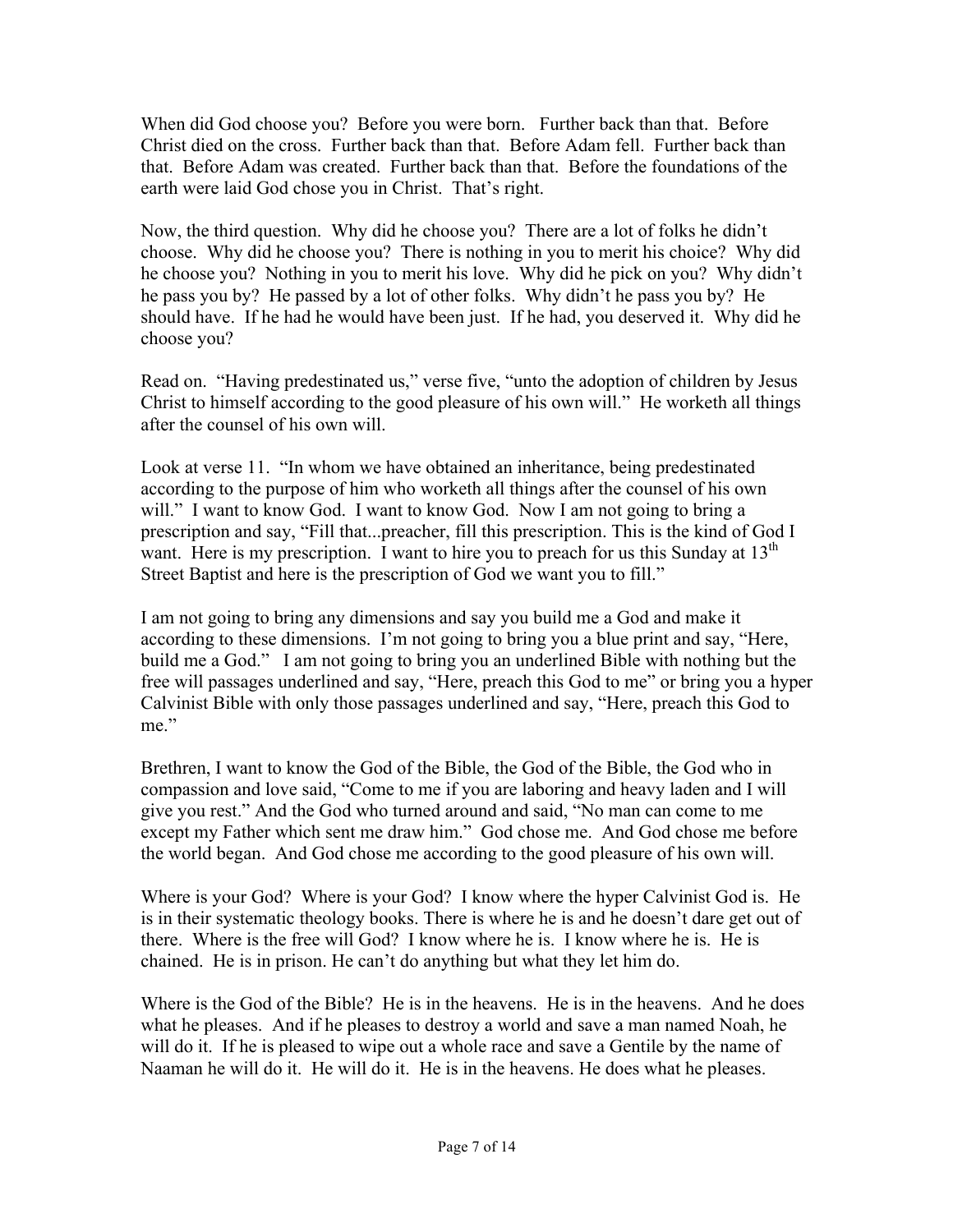All right, now the second thing. Turn to the book of Colossians chapter one. I want to know God, not just any God, the God of the Bible. I want to meet with God not just any God, the God who is in the heavens.

What did it please him to do? It pleased him to make you his people, not to leave you in your guilt, not to leave you wallowing in your sins, not to leave you in your rebellion, but to set his love on you in Christ, to love you with an everlasting love. It pleased him to do that. Aren't you glad? He is the friend of sinners.

But then in Colossians 1:19 it says, "It pleased the Father that in Christ should all fulness dwell." Now these people God chose, he chose them to make them holy but they aren't holy now. He chose them to make them righteous, but they have no righteousness of their own. They are enemies.

Look at Romans chapter five, what it says about us. It says here in Romans chapter five, beginning with verse six. "When we were without strength in due time Christ died for the ungodly." Verse eight. "God commanded his love toward us in that while we were yet sinners Christ died for us." Verse 10. "If when we were enemies we were reconciled..."

So these people had no righteousness. God chose them. Back in the counsel halls of eternity, chose them in Christ, set his affections upon them in Christ, but they were ungodly, enemies without strength, without hope. So what did he do? The book of Galatians tells us awful well, Galatians chapter three. It says here in verse 10, "As many as were of the works of the law under the curse of the law. For it is written, 'Cursed is everyone that continueth not in all things which are written in the book of the law to do them<sup>"</sup>

And Galatians four, verse four, Galatians 4:4, "When the fullness of time was come God sent his Son made of a woman, made under the law to redeem them that were under the law." It pleased God to designate his Son. It pleased God to anoint his Son. It pleased God to send his Son into this world in the likeness of human flesh to obey for us his righteous, holy law. It pleased God to make God our representative. It pleased God to make Christ our surety. It pleased God that in Christ should all fulness dwell, all salvation, all wisdom, all righteousness, all redemption. It pleased the Father to do that.

Where is your God? He is in the heavens. Now, it pleased him to look down through the ages of time and pick out a people. And then it pleased him in the fulness of time to send his Son through the virgin's womb into this world in human flesh as the second Adam, as the Lord from heaven, as the man from glory, as the God man to stand here on this earth and represent those people whom he chose, who had no righteousness or godliness or strength or beauty to stand for them. If a man sin against a man the judge shall stand for him. If a man sin against God who shall stand for him?

It pleased God to make Christ that man's surety.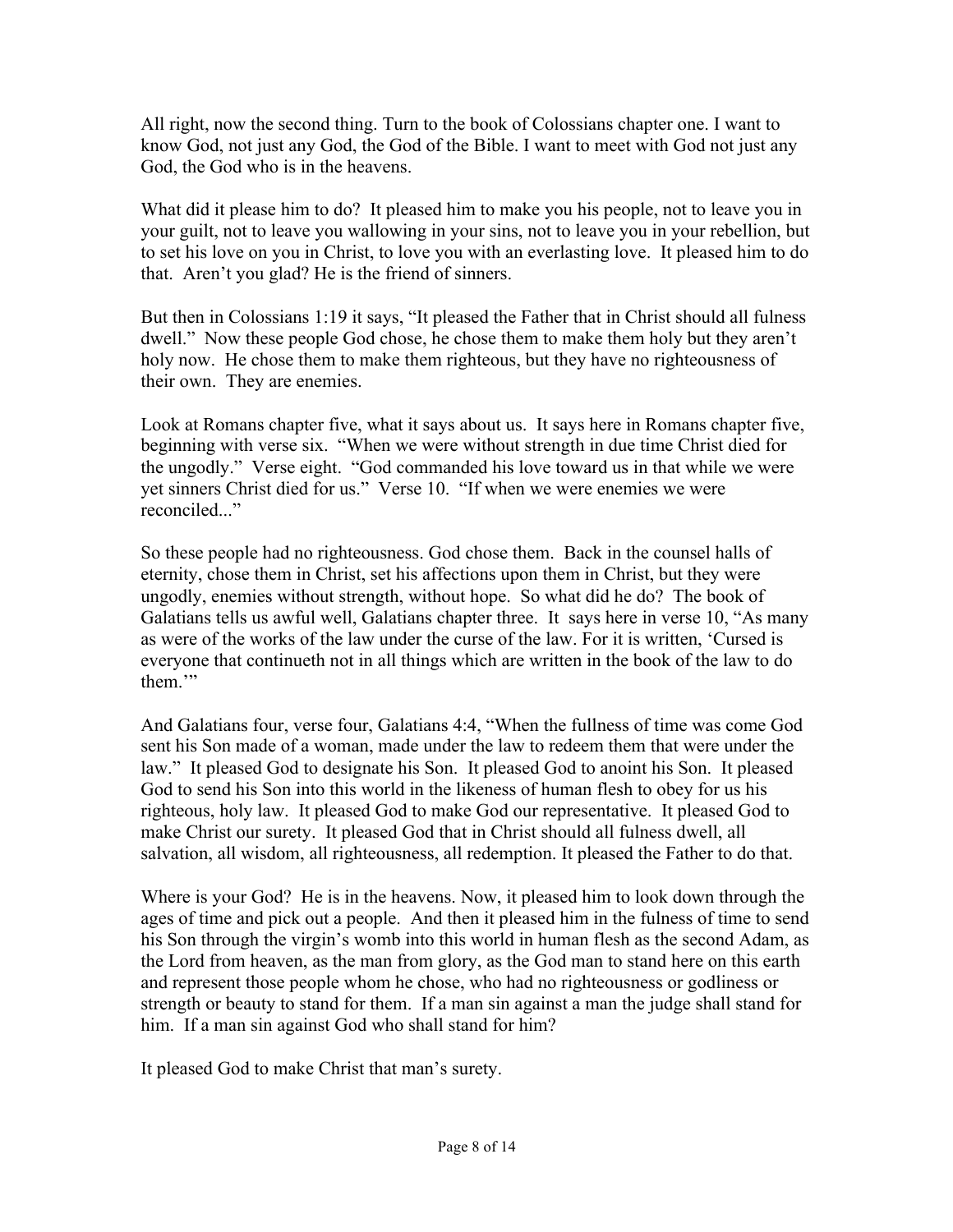Now look at Isaiah 53, verse 10, Isaiah 53:10. Now listen to this. "Yet it pleased the Lord to bruise him. It pleased the Lord to bruise him."

Where is your God? Huh? Where is your God? Well, we got our God in jail and he wants to enter every body's heart, but they won't let him. We got our God up there peeping through the banisters of heaven crying his eyes out. He is like a poor little boy. Somebody stole his ball and he is sitting down there looking through the bars and he is crying.

Where is your God? Our God is in the heavens. And he has done what he pleased. Our God is not in jail. He is on a throne. Our God is not defeated. He is victorious. Our God is not frustrated. He is almighty. And it pleased him to look down upon the ruin and degradation and depravity and cess pool of sin and pick out some sons of Adam to make them trophies of his grace. It pleased him to do that. But he saw his law had to be honored and he saw his justice had to be satisfied and he saw that in order to be just and justifier of the ungodly that man was going to have to have a surety. Man was going to have to have a representative. So it pleased him to send Christ down here in this world as a man. And Christ walked this earth in the flesh and thorns pierced his feet and the sun burned his brow and the dust collected on his body and the whip descended on his back and the nails pierced his hand and unjust witnesses falsely accused him and the religious multitude nailed him to a cross. Yet it pleased God to bruise him. It pleased God.

Turn to the book of Acts, the book of Acts.

You say, "Those mean old folks crucified our Lord."

They sure did. They are going to hell for it, too. But in crucifying our Lord they did what our Lord decreed to be done. They did what our Lord pleased for them to do. Brethren, I will tell you. You may gnash your teeth and shake your fist at the God of the Bible, but every breath you draw is drawn by his good pleasure. And you may take a hammer and nail and drive it into the hands of his beloved Son, but you couldn't do it if it didn't please him to let you do it. That's so. That's so.

It says in Acts chapter four, listen to it. Acts chapter four. And beginning here with verse 27. "For of a truth against thy holy child Jesus whom thou hast anointed both Herod and Pontius Pilate with the Gentiles and the people of Israel were gathered together to do whatsoever thy hand and thy counsel determined before to be done. They did what they wanted to do. But they did what God determined for them to do."

One of those soldiers standing under the cross, he hadn't read the Bible. He didn't know the prophets. He turned to another and said, "That fellow we crucified, Jesus of Nazareth, has a pretty robe there woven throughout without a seam. Let's don't tear that apart and share it among us. Let's cast dice to see who can get it."

And he said, "That's a pretty good idea. Where did you com up with that?"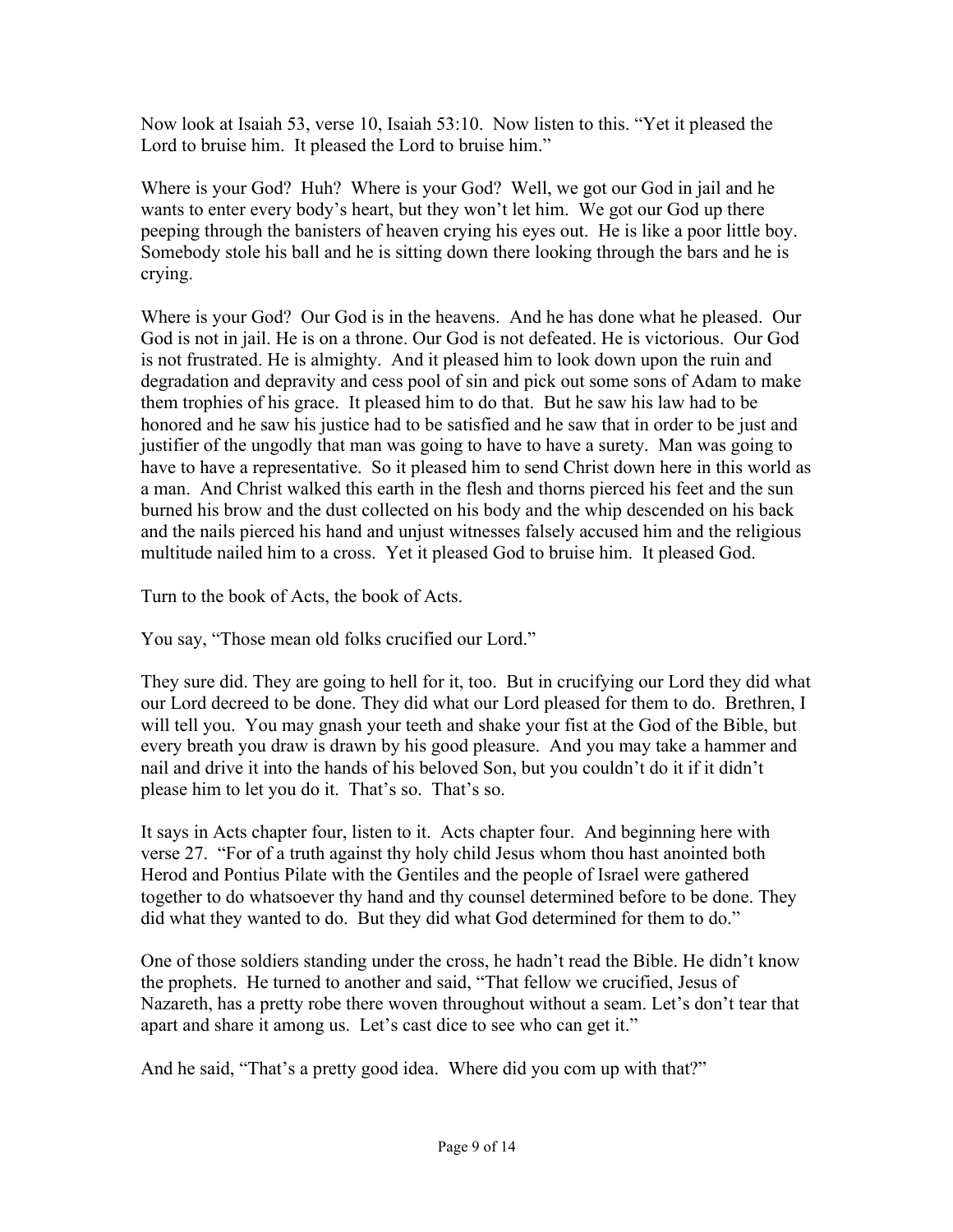If he had read the book of Psalms he would have come up with it right there in the book of Psalms. God prophesied hundreds of years before that fellow ever said that that he would say that. "And they cast lots for my raiment. And they cast lots for my raiment."

"I'll tell you what let's do. Let's don't tie him to the cross. Let's nail him to the cross."

"Where'd you come up with that? That's a pretty good idea."

"We see more blood that way."

He didn't come up with it. God said hundreds of years before, "They pierced my hands and my feet."

Every curse word they said, every cruel thing they did, every drop of spittle they spat in his face, God determined for them to do it.

But you can have your little five and ten cent store God. I want to know the God of the Bible. I want to know the God who is in heaven, who does as he pleases. I wouldn't waste five minutes worshipping your God because he can't do anything anyhow. He is frustrated and disappointed and defeated. But the God of the Bible does what he pleases. And it pleased him to bruise his Son.

Now turn to Galatians one. What else did it please him to do in Galatians chapter one? I want you to listen to this now. It pleased God to have a people. How many? The stars of the sky, as the sands of the seashore. Where did he get them? Out of every tribe, kindred, nation under heaven. What are they going to be like? They are going to be like Christ. How did he get them? He chose them. They didn't chose him. They wouldn't have chosen him.

If you think you would have chosen God apart from his divine grace, you don't know yourself. Somebody said, "Would you like to live back during the days of Christ and the apostles?"

No. I might have been one of those out there who crucified him. I want to live in the light of revelation. I want to live in the day when there is a most revealed about Christ. It pleased God to pick out a people and it pleased God to make God their surety and send him down here to this earth to face the law in their place and to go to the cross. It pleased him to bruise Christ for our sin, our sins were laid on him.

Now, wait a minute. Now wait a minute. These people whom God chose, for whom Christ was the surety, for whom Christ died are still enemies. They still hate God. That's right. They still hate God because the Scripture says, "The natural mind is enmity against God. It is not subject to the law of God, neither, indeed, can be, neither, indeed, can be."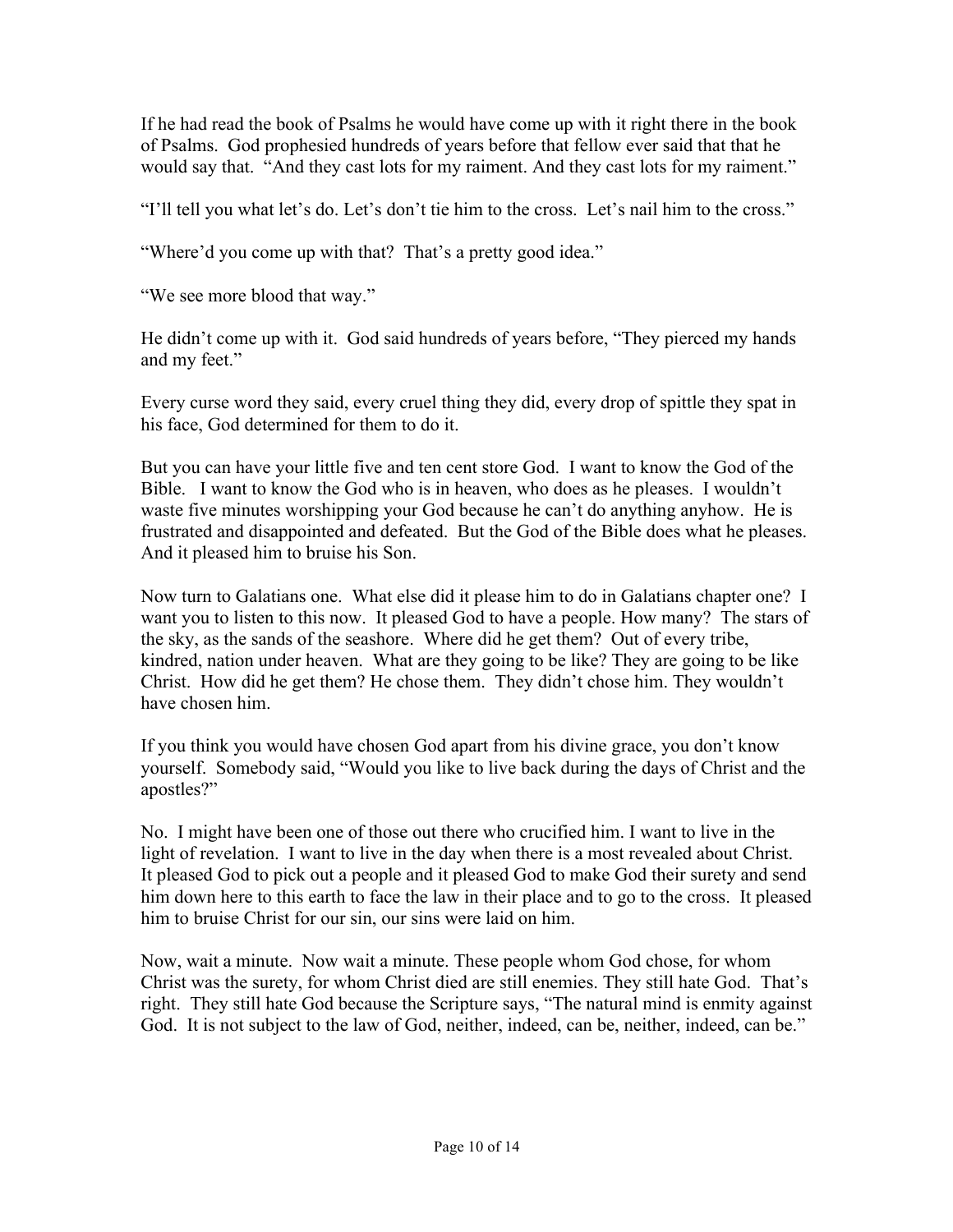Now, let me tell you something. Every person born into this world, every person born into this world is born with an evil fleshly nature that loves darkness and hates light, that loves evil and hates beauty and holiness and that loves sin and hates God. Everybody.

And that nature is flesh and it is going to stay flesh. And it is not going to walk in the light of holiness. It is not going to walk in the light of truth. It is not going to walk in the light of God. And it is going to hate God. It is blind. It cannot see the mysteries of the gospel. And so...and that is the way Saul of Tarsus was. He hated Christ and he hated the gospel and he hated this message of substitution and he did everything he could against it. But one day on the Damascus road God said, "That boy belongs to me and I chose him from eternity and my Son died for him and my Son was surety for him and that blind rebel, that deaf rebel, he has gone far enough. Whoa."

And he stopped him right there and unhorsed him. And Saul bit the dust. And God blinded him and he looked up and he said, "Who are you, Lord?" And the Lord Jesus revealed himself to him. He said, "I am Jesus of Nazareth whom you persecuteth."

"Lord, what would you have me do?"

And after that he was a different man. And he tells about it here in Galatians 1:15. Listen to it. "But when it pleased God, when it pleased God who separated me from my mother's womb and called me by his grace..." It doesn't say anything about deciding for Jesus. It doesn't say anything there about one day I was on my road to Damascus and I was thinking about this thing and I remembered Stephen died and I got to thinking about, well, you know, I ought to straighten up and do right and I ought not to persecute Jesus Christ and I ought not...

He doesn't say that. He says, "When it pleased God who had separated me from my mother's womb and made me his child from all eternity. When it pleased him he called me by his grace and revealed his Son to me. He revealed his Son."

Saul didn't make a decision for Christ. God revealed Christ to his heart. There is a lot of difference. Saul didn't decide to quit some sins and join the church. Christ was revealed to him. Saul didn't decide to join the Baptists because he got tired of the Methodists and they were modernistic and they contributed to the National Council of Churches. So he was going to get out of that liberal outfit and join these conservatives. Phooey on that. He came to know Christ. God revealed his Son to me. That is why I am here, because God revealed his Son in me, not just to me, but in me. Christ liveth in me. Christ liveth in me. It pleased God to reveal him. It pleased God.

Now, what's the last thing? In 1 Corinthians one, now listen to this. Back yonder and before all eternity the sovereign God who reins upon his throne of judgment and his throne of grace looked down through the ages and saw all the sons of Adam and for reasons known only to himself because it seemed good in his sight, he chose in Christ a people to be trophies of his grace, to declare the riches of his grace in Christ Jesus throughout all the endless ages. And he chose them from their mother's womb. He chose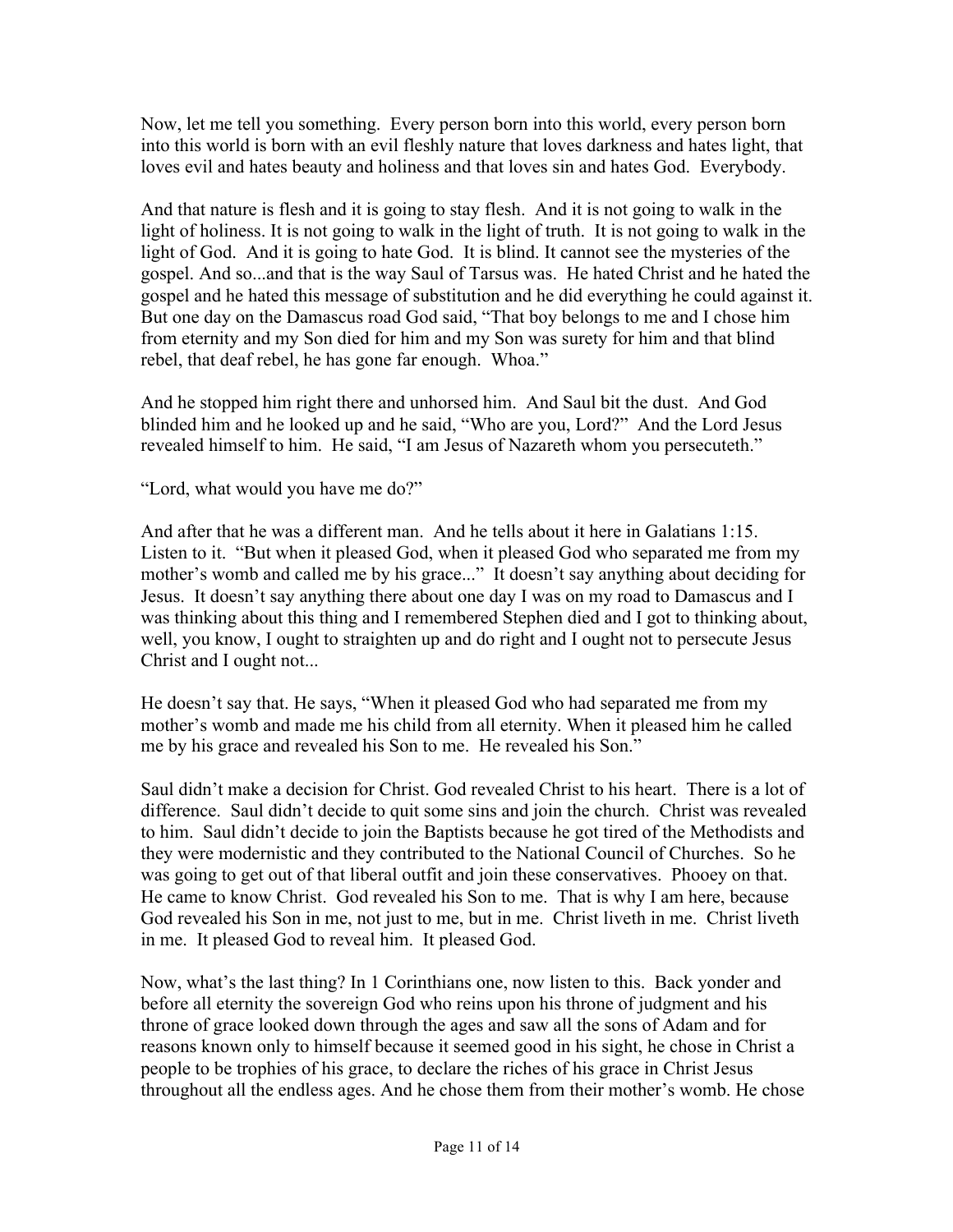them. He set his affections upon them. And it pleased him to designate and anoint his Son as their representative, as their surety. And he came down into this world and it pleased God to nail him to a cross by the hands of cruel men and wicked men, fulfilling the design and purpose of God the Father whom it pleased to bruise him. And down there on their Damascus road to hell, kicking against the pricks and going down the way they want to go, turning to their own way. God reached down and turned them by the power of his Holy Spirit he turned them, by the power of his Holy Spirit he revealed Christ to them. But he did it through the preaching of the Word.

Now, you look at it in 1 Corinthians one, verse 21. "For after that in the wisdom of God the world by wisdom knew not God." This world doesn't know God. There is no fear of God before...this world has a god, but they don't know the God. They have got their prescriptions filled and they are getting them filled every Sunday morning. They have hired them preachers that preach what they want to hear. And if their preacher crosses them, they will fire him. They need to get them some prophets. If they cross him he will fire them. That's right. They need to get some prophets. They need to get some men who fear only false converts and false religion and his own failure to know God. They need some prophets who have seen God in his holiness, themselves in their sinfulness and the land in its uncleanness who dare to preach God and call on them to bow down and worship or be sent to hell.

It says here it pleased God. The world by wisdom didn't know God. But it pleased God by the foolishness of preaching to save them that believe. That's right. That's right. By preaching men are convinced of sin. We are begotten in the gospel. The gospel is the power of God unto salvation. I wouldn't give you two cents for any kind of doctrine that talks about a man being a child of God who has never believed and heard and received the gospel. It is not so. By preaching hearts are broken. By preaching Christ is revealed. By preaching lives are changed. By preaching God is glorified. By preaching repentance and faith are given. By preaching the dead are quickened.

Why? It pleased God to do it that way. If you don't like it that way you will have to get you another God because that is what it pleased God to do. Now, if you are satisfied with God's pleasure in choosing men and you are satisfied with God's pleasure in sending Christ to the cross to die for sinners, if you are satisfied with God's pleasure in sending the Holy Spirit to quicken them, you had better bow to God's pleasure when he said it pleased him by the foolishness of preaching to save everybody that will believe what that preacher says. That's right.

You turn to the book of Acts. I know I'm keeping you long, but I want to show you something here. The book of Acts. Now, you know the Scripture over there in Romans. Would you turn to Acts chapter eight? You know that Scripture over in Romans where it says, "Whosoever shall call upon the name of the Lord shall be saved." That is so. You call on the name of the Lord, not just any Lord, the name of the Lord Jesus Christ.

But how are they going to call on him in whom they have not believed? And how are they going to believe on him of whom they have not heard? And how are they going to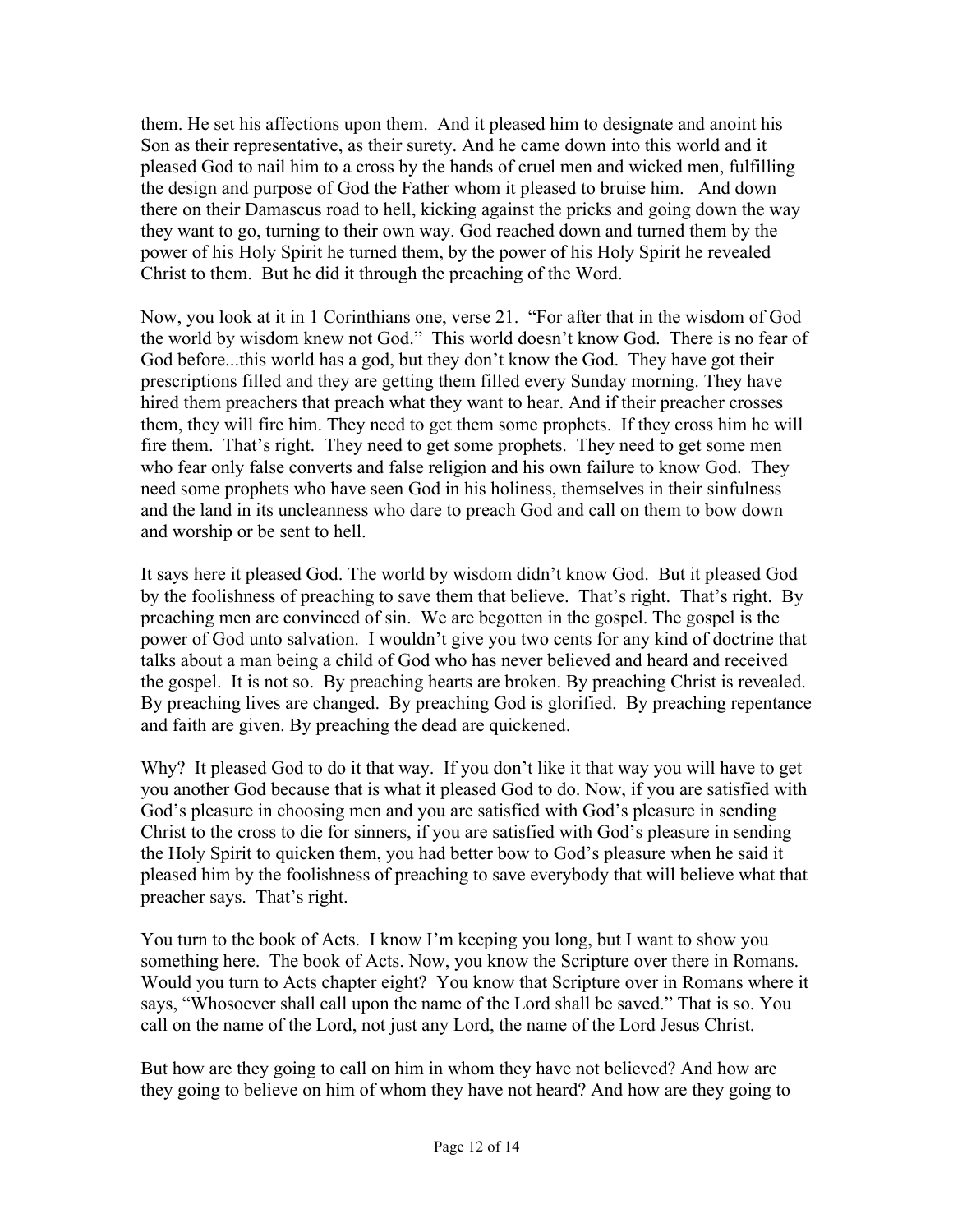hear without a preacher? But I want you to look at the book of Acts and here in Acts chapter eight, verse 28, there was a fellow returning, sitting in his chariot. This was a...go back to verse 27. This man of Ethiopia, he was a eunuch of great a authority under Candace, queen of the Ethiopians and he had charge of all the treasure of Ethiopia. He went to Jerusalem to worship. He walked in what light he had. He didn't know Christ. He didn't know substitution. He was going through all that Jewish ceremonialism. But he was returning to Ethiopia and sitting in his chariot reading Isaiah the prophet. And where he was reading was Isaiah 53 which I read to you a little while ago.

And then the Spirit of the Lord said, "Philip, go over there and join yourself to that chariot." Now watch it. If he is one of the elect he doesn't need to hear the gospel. That's what people tell me. If he was chosen by God, God has quickened him by the Holy Spirit and he has already got life and he has already saved. He is already going to heaven. What does he need to hear the gospel for?

He needs to hear it to be saved. Election is not salvation. It is unto salvation. Christ is salvation. And if you don't have Christ you don't have salvation even though you claim election. Not so.

And the Spirit said, "Philip, go join yourself to that chariot. And Philip ran and heard him read the prophet Isaiah." And he said, "Do you understand what you are reading?"

He said, "How can I? How can I except some man should guide me?" And he said, "Philip, come up here and sit with me." And the place where he read was, "He was led as a sheep to the slaughter. He was wounded for our transgression." You know the Scripture. "Bruised for our iniquities."

Verse 34. And the eunuch answered and said, "Philip, of whom is he speaking?"

How can this man be saved? He doesn't even know Christ? He doesn't even know who Christ is? He doesn't know why Christ died? He doesn't even know that Christ died.

He did not say...he said, "Who in the world is he talking about?" How in the world is this man going to praise Christ for dying for his sins? He doesn't even know who Christ is? Who is he talking about? Is he talking about himself? Why this fellow, if God took him to him he might run up and shake Isaiah's hand and say, "Thank you for dying for me."

"Who is he talking about, himself or some other man?"

Philip opened his mouth and began at the same Scripture and preached unto him Jesus. And as they went their way they came to a certain water and the eunuch said, "Here is water. What doth hinder me from being baptized?"

And Philip said, "If thou believest with all thine heart, thou mayest." And he answered and he said...Watch it now. Something has happened to this old boy and it happened under the preaching of the gospel. It pleased God to choose him. It pleased God to